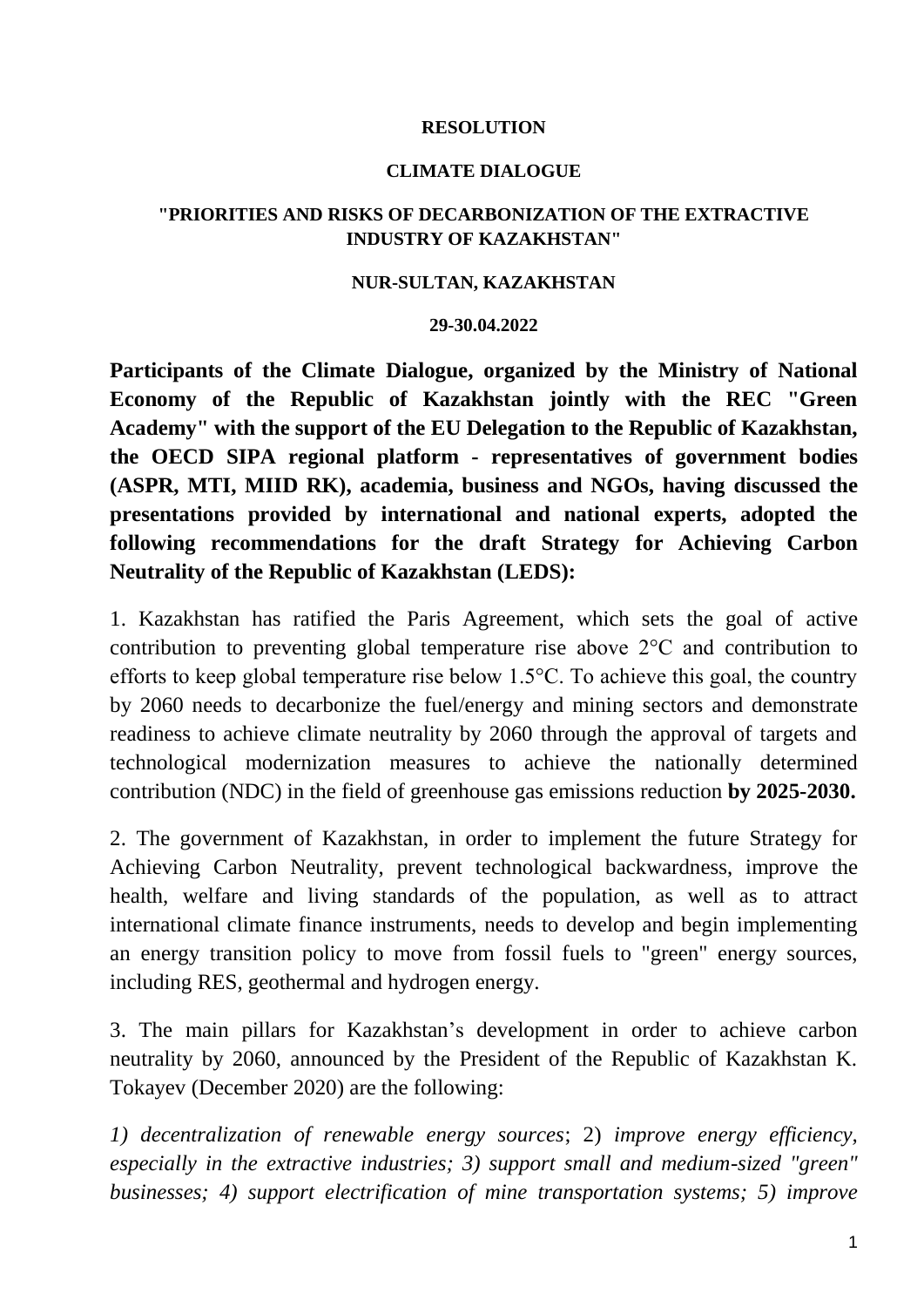*emission monitoring guided by international standards; 6) introduce a transparent and efficient emissions trading system and its integration with international carbon trading;7) organize the production of fuel ethanol (bioethanol) at idle distilleries, which will increase non-carbon exports, expansion of sugar beet production as a raw material for production.*

4. Kazakhstan is in the top 10 countries of the world with high energy intensity of production and outdated production capacities. The mining and fuel/energy complex need to **develop effective low-carbon development strategies** aimed at advanced modernization of enterprises in which:

1) greenhouse gas emissions to be reduced to net zero by 2060;

2) integrated systems to be introduced based on the digitalization of the production cycle: extraction - transportation - processing - product sales;

3) protection, sustainable management and restoration of natural capital to be ensured;

4) health and well-being of the citizens of mining areas to be protected from the risks and impacts associated with emissions and the state of the environment.

4.1. The LEDS should contain a package of necessary investments and effective financing instruments aimed at ensuring a fair and inclusive transition to clean energy.

4.2. The LEDS should cover all sectors of the economy (in addition to mining and fuel/energy) - transport, energy, agriculture, construction and other infrastructure sectors.

4.3. The most important component of the LEDS should be a transparent emission monitoring system, in accordance with the requirements of the UNFCCC and organized using digital technologies, including blockchain.

5. The implementation of these comprehensive tasks requires the development of a **special integrated program for Kazakhstan** with the support of international partners (EU, OECD, World Bank, ADB and other international financial institutions) with mandatory public participation and possible creation of special centers and institutions accountable to the UN.

In this regard, we call upon the Government of the Republic of Kazakhstan and international partners to join efforts to achieve climate neutrality of Kazakhstan and